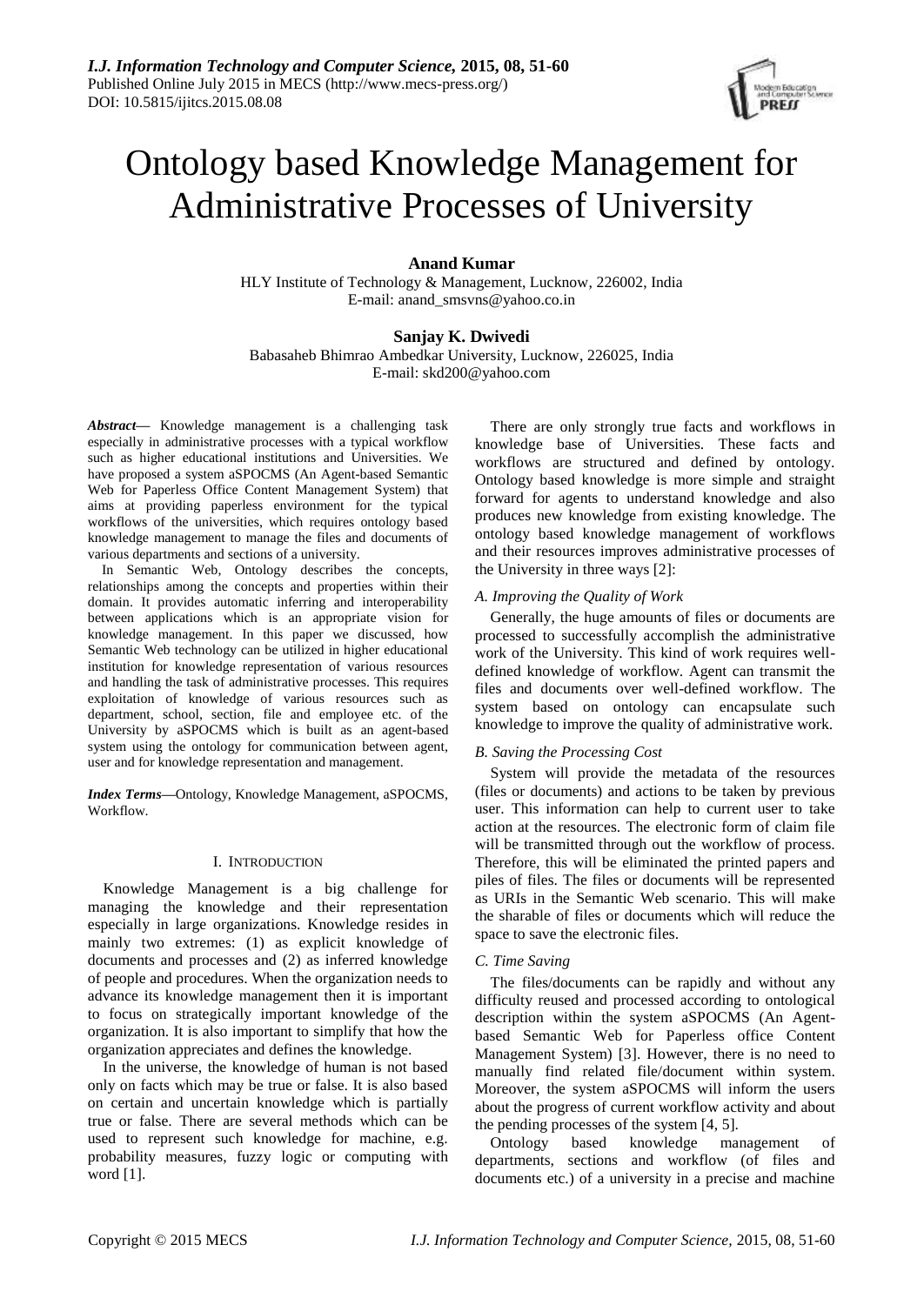interpretable form for our system aSPOCMS is needed to process, share and reuse the knowledge of domain.

Therefore, to build the effective technologies for knowledge management, we need to know how the individuals or groups and organizations use the knowledge of the domain. In this sense, maximum knowledge of the domain should be represented in computer-readable forms which make the efficient use of knowledge to users as well as system. The computerreadable form of the knowledge can help to derive the inference of knowledge from existing knowledge. The main contribution of this paper is constructed the university ontology accordance of their resources by using a methodology.

## II. RELATED WORKS

A number of research efforts are being made on ontology based knowledge management in various domains. It includes some projects that use ontologies with embedded knowledge for knowledge management system.

Kuo-Cheng Ku et al. [6] described a model of ontology-based knowledge management for joint venture projects. They defined a framework for an ontology based model to analyze the knowledge management processing of joint ventures in the Integrated Circuit industry. They have used a methodology to implement the ontology based knowledge management for joint venture projects with seven steps. These steps are involved in ontologybased knowledge management process model when implementing joint venture projects, which include knowledge acquisition, knowledge identification, ontology analysis, ontology implementation, ontology verification, knowledge reposition and knowledge sharing/development.

Laclav  $k$  M. et al. [7] presented the use of ontology for knowledge representation and handling for administrative processes. Using the CommonKADS methodology they have created the model of ontology based knowledge management for a public organization. It is further extended with the domain/application specific elements. They have taken the domain specific extension for the installation of Traffic Light in their representation and management of ontology based knowledge.

Budinska I., et al. [8] described a system architecture based on e-mail communication and a web portal suggested for ontology based knowledge management of workflow processes in administrative organizations. The ontology for the system has been designed from a detail analysis of workflow process associated with military training preparation and organization.

P. Sureephong, et al. [9] proposed an ontology based knowledge management system to support knowledge management activities within the industry cluster. They have described the methodology to capture, create and represent ontology for organization development by using the knowledge engineering approach. Furthermore, the handicraft cluster in Thailand is used as a case study to illustrate the proposed methodology.

Györgyi Elek, Bojana Dimić Surla et al. [10] are suggested the software architecture and implementation of the system for online public services based on the Semantic web technologies. They described the ontology for the certificate recognition service, software architecture and implementation that includes reading, processing and writing OWL, work with administrative documents and user interface.

Zhao Xiuxu, Zhu Yuming [11] focused on Application Research of Ontology-enabled Process FMEA Knowledge Management Method. They are designed the FMEA knowledge ontology by utilizing the visual modeling tool- Unified Modeling Language and constructs FMEA repository based on ontology. On the basis of FMEA repository, acquisition, storage and retrieval of FMEA knowledge during manufacturing process are achieved and requirements are satisfied for the manufacturing process quality continuous improvement via further application of FMEA knowledge ontology.

A. Macris, E. Papadimitriou and G. Vassilacopoulos [12] put the focus on ontology-based competency model for workflow activity assignment policies. In this context, they are developed an ontology-based competency model to assist in identifying the competencies that exist in an organization and the competencies required, by workflow activities and in performing a competency gap analysis as a prerequisite for domain-specific user development through competency-based training.

We observed form the review as presented in the previous sections that in order to manage the knowledge; ontology plays the significant role by enabling the content processing and sharing between experts and users. The ontological languages based on Web technology standards such as XML, RDF, RDFS and OWL are mainly used to implement the ontology. Thus, based on the reviews of various significant works, it deemed fit and quite reasonable to use a methodology for ontology design to represent and manage the knowledge of University for administrative process in paperless environment.

# III. ONTOLOGY AND KNOWLEDGE MANAGEMENT FOR ASPOCMS

According to the Gruber [13] ontology is the "explicit specifications of a shared conceptualization". It is a conceptual model of facts in the world by identifying the relevant concepts of the phenomenon. The use of type of concepts and constraints are explicitly defined. Sharing of concepts means that ontology captures conceptual knowledge which is not private for individual, but accepted by the group. The role of ontology provides the facility to the construction of knowledge management processes of domain model. It provides a vocabulary of terms and relations in a specific domain. The ontology can be used to define the relationship among knowledge entities and return the knowledge to users [14] for their utilization. In building of a knowledge management of aSPOCMS, we need two types of knowledge [15] such as: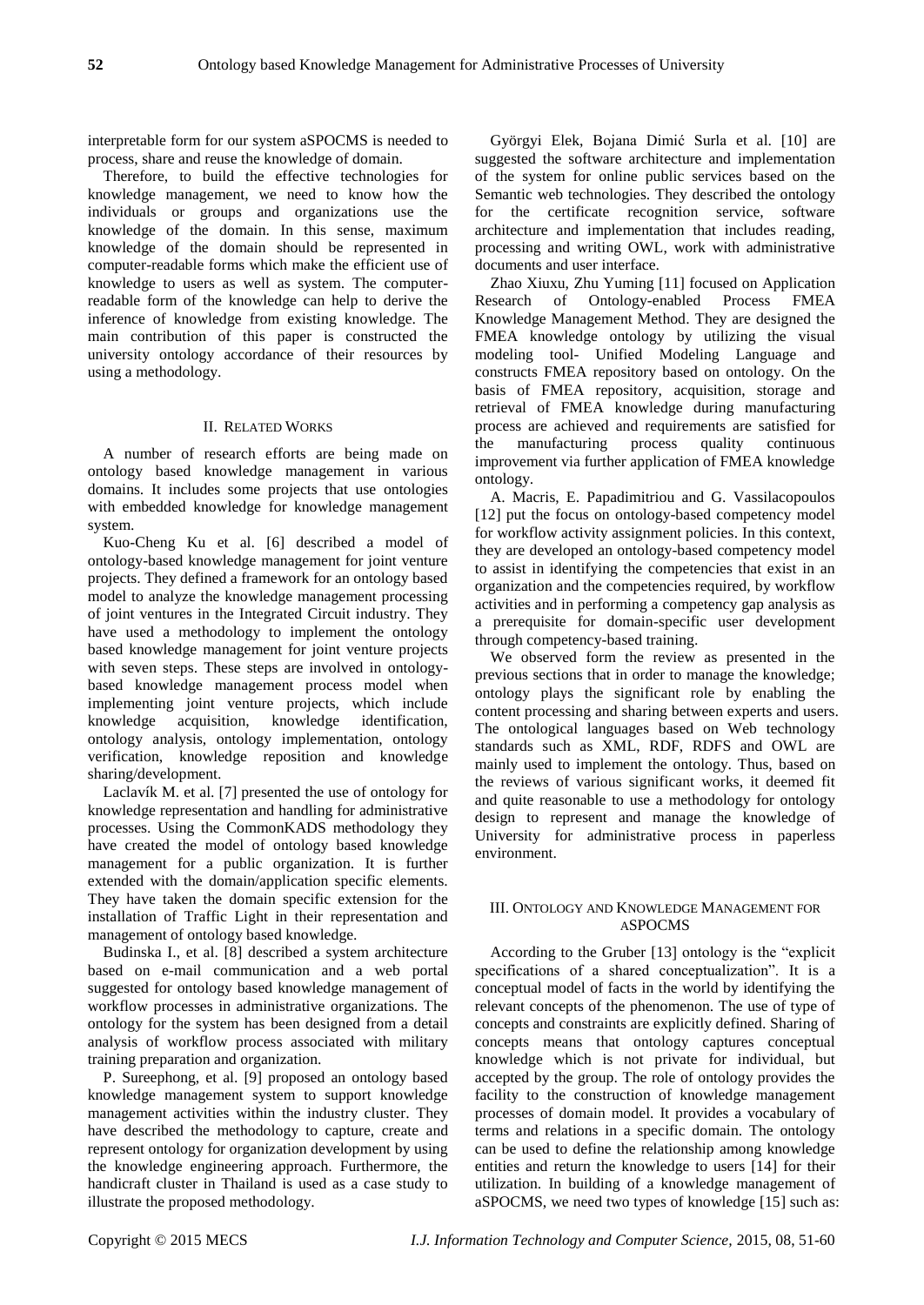#### *A. Domain Knowledge*

Domain Knowledge is the knowledge about a specific field of interest or subject. In ontology-based knowledge management for aSPOCMS, we need to represent domain knowledge about the objects of the University e.g. school, department, employee, workflow etc. Domain knowledge can be categorized in various level of ontology such as: top-level ontology, task ontology, domain ontology and application ontology. The ontology of domain knowledge can be used in several applications such that used as information systems for the domain. For example, ontology related to student in figure 1 can be used for student information system of University.



Fig. 1. Ontology of a Student's Information.

#### *B. Problem Solving Knowledge for Domain*

In the requirement of knowledge management of aSPOCMS, we must have the knowledge about how to use the domain knowledge to achieve the services of aSPOCMS in paperless environment. Problem solving knowledge has the ability to utilize previously learned knowledge in solving a new problem [16]. To develop the ontology of problem solving knowledge, it must identify major classes and instances of such knowledge of Universities that need to be communicated. The ontology related to university is represented in figure 2 with class, subclass and their instances.



Fig. 2. Ontology with class, subclass and their instances.

In the figure, the resource UniversityFaculty is the equivalent class of UniversitySchool and subclass of University.

## VI. ONTOLOGY BASED APPROACH FOR KNOWLEDGE **MANAGEMENT**

The knowledge of higher educational institutions can classify as terms and concepts. The representation of terms and concepts has done with the help of ontology within computer science. Ontologies are useful because they encourage standardization of terms used to represent knowledge of a domain. However, ontology plays the crucial role in our system aSPOCMS, which can be used to derive the new knowledge from existing knowledge of discourse. Ontologies [17] are designed for being used in applications that need to process the content of information and reasoning about it, instead of just presenting information to humans. Ontologies permit machine for better interpretability of content than that supported by RDF [18, 19], RDFS [20, 21] formatted with XML [22]. The Ontology Web Language (OWL) [23, 24] for ontology design is providing additional vocabulary along with a formal semantics.

The paperless office content management system of University domain is defining and using ontologies of knowledge representation and their management. The ontology in the system is designed for the management of facts and workflow of University domain. The basic structure of knowledge of University can be represented by following figure 3:



Fig. 3. General structure of Knowledge of the University.

The knowledge of University has two major parts: (1) facts of the University, (2) workflow of the University. Facts of the University are various entities or objects, which participate in various workflow of the University. Entity of the University has concepts, which will be represented by URI. The concepts have property with URIs or literal values. Workflow of the University has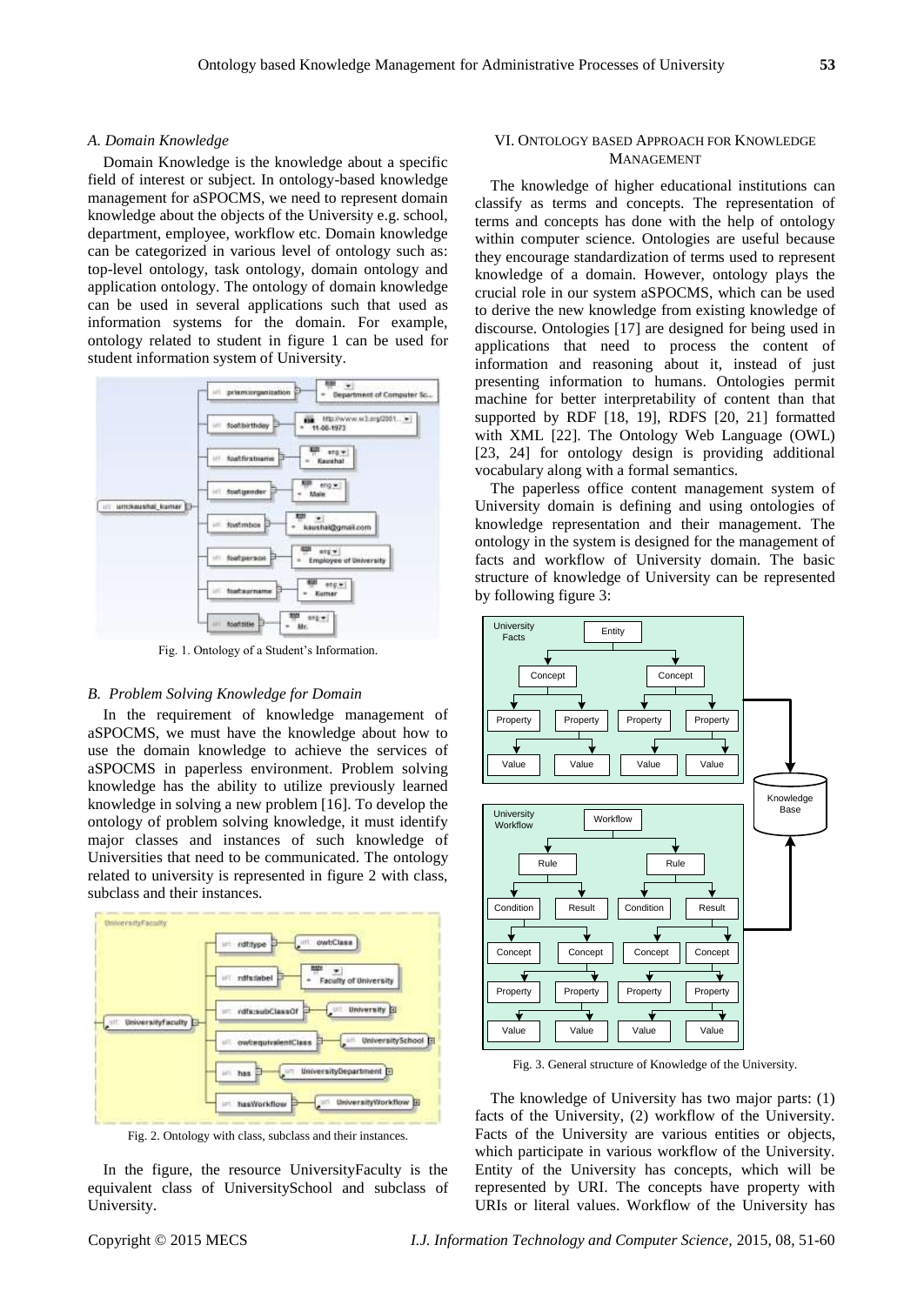numbers of rules to execute the administrative activities of the University. Rules of the workflow may have some condition or produces the result. Further, the conditions or results can have some concept with property and their literal values.

#### V. METHODOLOGY

We have divided the ontology of universities into four levels: top-level ontology, domain ontology, application ontology and task ontology [25]. The explicit knowledge of University will represent in various level of ontology. In this work, we elaborate a methodology of ontologybased knowledge management for Universities. It involves various steps to represent the knowledge of universities. These steps are shown in figure 4:



Fig. 4. A Methodology of Ontology-based Knowledge Management.

#### *A. Knowledge Identification*

Domain experts provide the explicit knowledge of the universities which can involve the overall knowledge of various resources and workflow processes. This knowledge is utilized by aSPOCMS services. The domain experts also identify that what knowledge needs to be shared and what knowledge does not need to be shared. Poor knowledge given by domain experts can lead to incorrect design of ontology and incomplete result of the system aSPOCMS. Therefore, it must be identify the explicit and correct knowledge of domain.

#### *B. Ontology Analysis*

Collected data and information of the universities are analyzed in this step. On the basis of analysis, the ontology of knowledge can be divided into various levels: top-level ontology, domain ontology, task ontology and application ontology. The ontology of university can be designed to achieve the expectation [26] of the Semantic Web technology in organization and the system aSPOCMS. The ontology analysis can also verify that how the ontology is useful to our system aSPOCMS. In this step, we will analyze the concept, individuals and conceptual roles of the universities.

## *C. Ontology Implemantation*

The ontology implementation executes the process of ontology design and ensures that various levels of ontology of universities are designed in this step after the analysis of ontology. We will use the ontology development tools for ontology-based knowledge management [27].

#### *D. Ontolgoy Verification*

It includes the verification of various concepts such as:

- Definition and axiom of each individuals.
- Collections of definitions and axioms that are stated explicitly in the definitions of the ontology.
- Axioms that can be inferred using definitions [28].

The ontology verification also checks that the ontology satisfies particular constraints or not.

#### *E. Ontology Validation*

The consistency of ontology with respect to its applications is done in ontology validation. Validation of University ontology has be done by the defined concepts, axioms and assertions etc. of ontology and identified knowledge of University.

#### *F. Knowledge Sharing*

The resources of the universities consists the definitions, metadata and axioms for aSPOCMS. The resources represented by URIs and metadata of the resources can be represented by using namespaces, which makes the resources and their metadata shared among the universe.

# VI. KNOWLEDGE MANAGEMENT REPOSITORY OF UNIVERSITIES FOR ASPOCMS

The knowledge base of the system aSPOCMS is related to user's profile (Employees, Student and Visitor etc.), organizational structure and workflow of higher educational universities, which encapsulates the users and their activities. The representation of relevant knowledge can be based on primitive concepts from various level of ontology. Ontologies are designed for one or several purpose, which may be organized into libraries. However, these libraries are enhancing the reusability.

When ontology of a specific domain is large then the tools for their management must be used. The tools can help with ontology verification and validation. The verification of ontology checks whether ontology satisfies particular constraints or not. For example, cardinality constraints for entity-relationship can be checked by the verification tools and the consistency of model with respect to its application. To construct the University ontology, we have used the methodology for ontology based knowledge management, which is described in this paper previously. The framework of each steps of methodology for the construction of University ontology is as following:

## *A. Identification of Knowledge of Universities*

The ontology must have explicit knowledge of various resources of universities. The ontology for aSPOCMS involves the information of organizational structure, profile of employee, student profile and various workflows of processes of universities as knowledge. The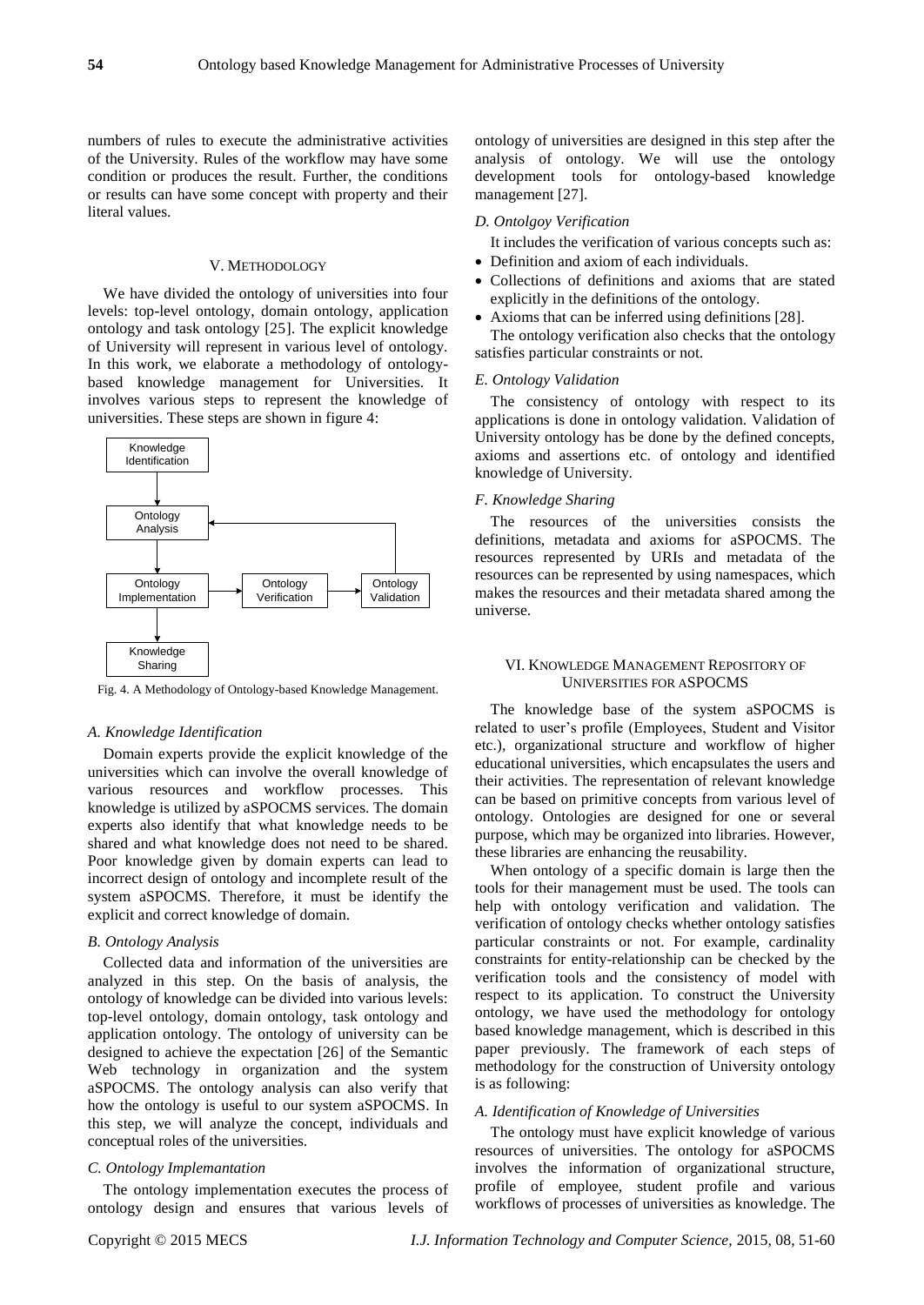integrated framework of this knowledge is used for aSPOCMS services. Illustration of some information of typical organizational structure and workflow of University is as given below:

Information of organizational structure:

- University has various workflows.
- University has people of University.
- People of University are employee and student of University.
- University has schools.
- School of University is equivalent or same as faculty of University.
- School has various centre or department.
- University has various courses.
- University has administrative sections. Information of workflow:
- File from a department related to finance is forwarded to head of department.

 Head of department forwarded the file to Assistant Registrar (Finance).

Then, the file is forwarded to Finance Officer.

## *B. Ontology Analysis of Information*

After the knowledge identification, we have analyzed the ontology classes (owl:Class) and object properties of ontology (owl:ObjectProperty) of identified knowledge. The classes have individuals, which is represented by URIs. Object properties are used to represent the relationship between classes. We have conceptualized the information of University by using OWL concepts such as owl:Class, owl:unionOf and owl:ObjectProperty etc. These concepts are used to construct ontology of identified knowledge. A typical example of OWL classes, object properties and individuals of universities is shown in tables 1, 2 and 3 respectively:

| <b>OWL Classes</b>  | <b>Definitions of Classes</b>                                                 |  |
|---------------------|-------------------------------------------------------------------------------|--|
| University          | Class of University of Country of India                                       |  |
| UniversityWorkflow  | Contains the various workflow of University                                   |  |
| UniversityPeople    | Have the people of University                                                 |  |
| UniversityEmployee  | Class of employees of University                                              |  |
| UniversityStudent   | Has all student of University which enrolled in various courses in University |  |
| UniversitySchool    | Contains the schools of University                                            |  |
| UniversityFaculty   | Has the faculty of University                                                 |  |
| <b>SchoolCentre</b> | Contains the centre of schools                                                |  |
| UniversityCources   | Have the various courses of University                                        |  |
| AdministativeBlock  | Has all administrative section of administrative block                        |  |

# Table 1. Classes of University Ontology and their Definition

#### Table 2. Some Object Properties and their Definitions

| <b>Object Properties</b> | <b>Definition of Object Properties</b>                                       |
|--------------------------|------------------------------------------------------------------------------|
| unionOf                  | Super class has subclasses by using owl: union Of property.                  |
| equivalentClass          | Relationship among similar classes are represented by owl: equivalent Class. |
| has                      | Individual of a class has individual of other class.                         |
| sameClass                | One class is same as other class.                                            |

#### Table 3. List of Individuals their respective OWL Classes and Definition

| <b>Individuals</b>             | <b>OWL Classes</b>   | <b>Definition of Individuals</b>                   |
|--------------------------------|----------------------|----------------------------------------------------|
| <b>InternationalStudies</b>    | UniversitySchool     | School of International Studies                    |
| LLCStudies                     | UniversitySchool     | School of Language, Literature and Culture Studies |
| <b>SocialSciences</b>          | UniversitySchool     | School of Social Sciences                          |
| Arts                           | UniversityFaculty    | <b>Faculty of Arts</b>                             |
| <b>CommerceBusinessStudies</b> | UniversityFaculty    | Faculty of Commerce & Business Studies             |
| Education                      | UniversityFaculty    | <b>Faculty of Education</b>                        |
| EuropeanStudies                | <b>SchoolCentre</b>  | Centre for European Studies                        |
| <b>EastAsianStudies</b>        | <b>SchoolCentre</b>  | Centre for East Asian Studies                      |
| Linguistics                    | <b>SchoolCentre</b>  | Centre for Linguistics                             |
| <b>PoliticalStudies</b>        | <b>SchoolCentre</b>  | Centre for Political Studies                       |
| HumanRights                    | UniversityDepartment | Department of Human Rights                         |
| <b>HMLanguage</b>              | UniversityDepartment | Department of Hindi and Modern Language            |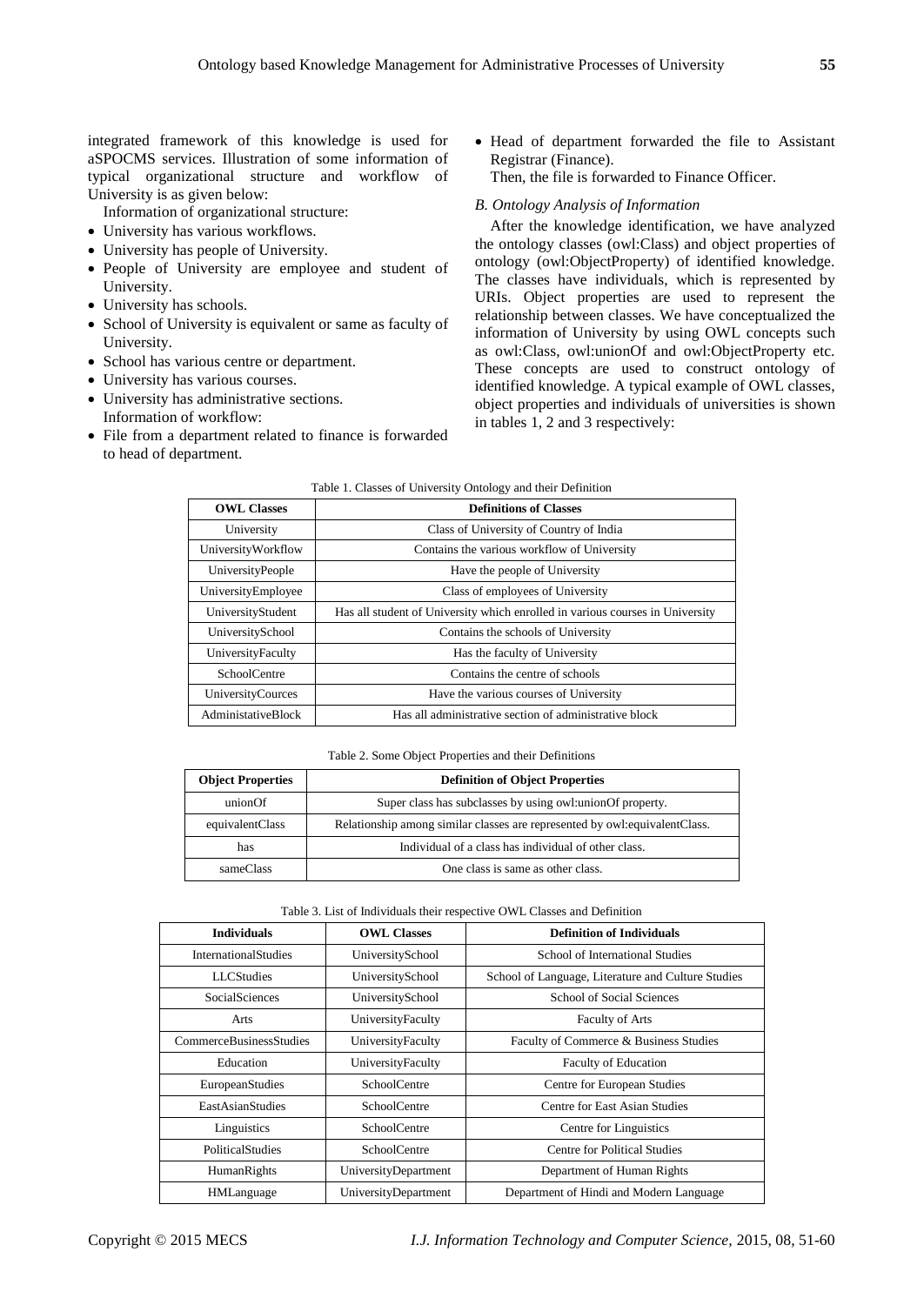# *C. Implementation of Ontology of Knowledge of Universities*

University Ontology consists of hierarchical description of concepts such as super class, sub class and descriptions of the properties of each class. According to analyzed concepts of knowledge in table 1, 2 and 3 in previous subsection, we construct the ontology of identified knowledge by using ontology editor tool. There

are many ontology editor tools such as Portege, Neon, Altova Semantic Works, Pool Party and Neologism etc. We have used SemanticWorks 2009 [29] to implement the ontological concepts of the information. The graphical view of ontology based information and analyzed concepts of identified knowledge of University are represented in figure 5 and a part of OWL code is illustrated in figure 6.



Fig. 5. Graphical representation of University Ontology by using SemanticWorks.



## *D. Verification of University Ontology*

As discussed in previous subsection, now we verify the University ontology at local host. We used RacerPro Version 2.0 [30] inference engine to verify the various concept, assertions and axioms etc. of University ontology. It verifies the concepts, roles, individuals, assertions, axioms, taxonomy and role hierarchy etc. which is defined in ontology on the basis of knowledge. University ontology verification shows that definition and axioms of each individuals of university are accurate. Figure 7 represents the axioms in University ontology, which show that the concepts of identified information of university are well defined in ontology.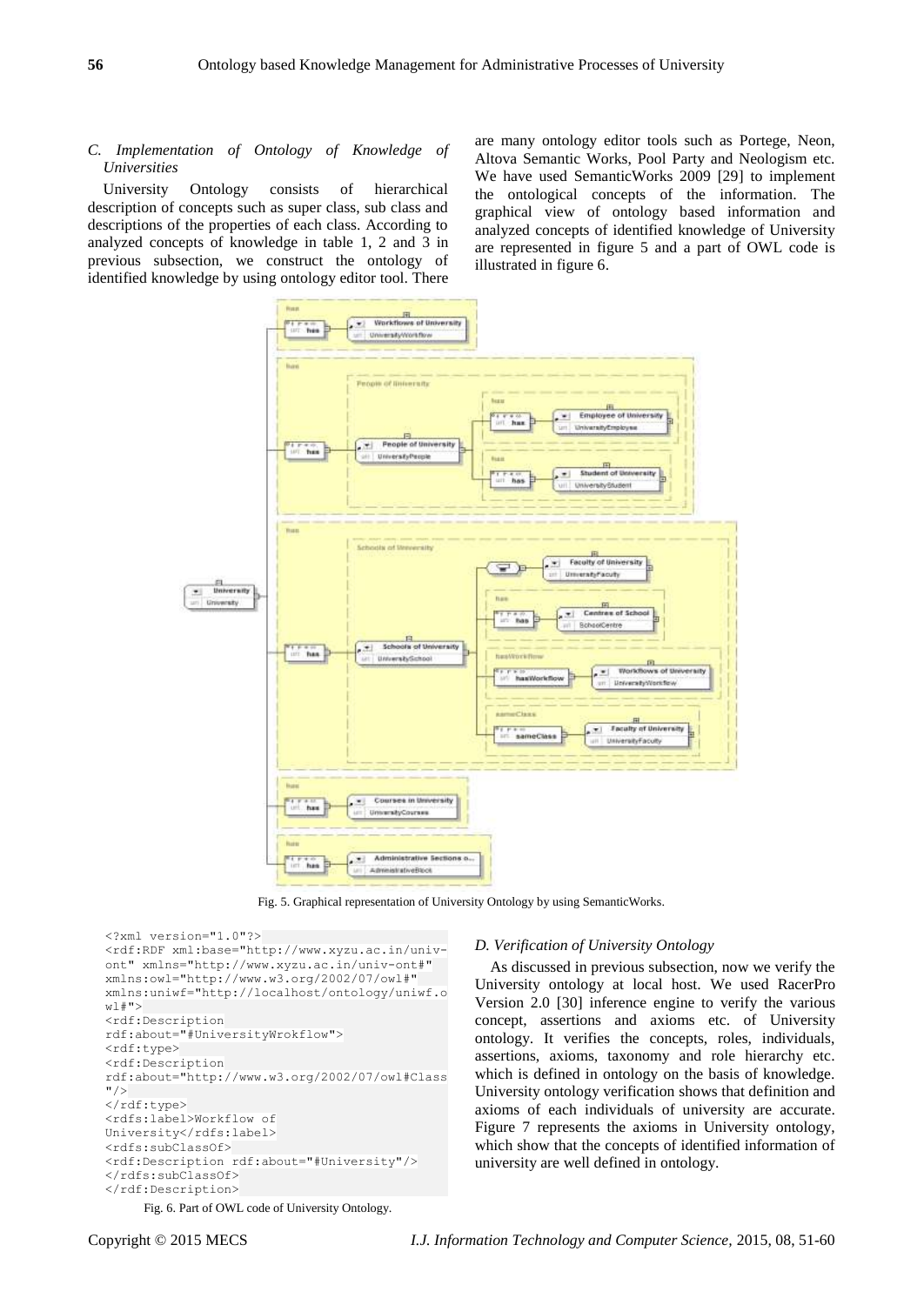| ID  | Axiom Type & Attribute Type         | Arguments<br>          |
|-----|-------------------------------------|------------------------|
| 24  | ObjectPropertyAssertionAxiom LOADED |                        |
| 24. | <b>SUBJECT</b>                      | #!:University          |
| 24  | REL-OBJECT-PROPERTY                 | #l'has                 |
| 24  | <b>OBJECT</b>                       | #!:UniversityWorkflow  |
| 25  | ObjectPropertyAssertionAxiom LOADED |                        |
| 25. | <b>SUBJECT</b>                      | #!:University          |
| 25. | REL-OBJECT-PROPERTY                 | #I:has                 |
| 25  | <b>OBJECT</b>                       | #!:UniversityPeople    |
| 26  | ObjectPropertyAssertionAxiom LOADED |                        |
| 26  | <b>SUBJECT</b>                      | #!:University          |
| 26. | REL-OBJECT-PROPERTY                 | #l'has                 |
| 26  | <b>OBJECT</b>                       | #!:UniversitySchool    |
| 27  | ObjectPropertyAssertionAxiom LOADED |                        |
| 27  | <b>SUBJECT</b>                      | #!:Universitv          |
| 27  | REL-OBJECT-PROPERTY                 | #l'has                 |
| 27  | <b>OBJECT</b>                       | #!:UniversityCourses   |
| 28  | ObjectPropertyAssertionAxiom LOADED |                        |
| 28. | <b>SUBJECT</b>                      | #!:University          |
| 28  | REL-OBJECT-PROPERTY                 | #l·has                 |
| 28  | <b>OBJECT</b>                       | #!:AdministrativeBlock |

Fig. 7. Axioms in University Ontology by using RacerPro.

## *E. Validation of University Ontology*

The validation of University ontology has been done manually on the basis of ontology verification and knowledge identification. We verified the ontology of University by using the inference engine as discussed in previous subsection. In this section, we validated the concepts, individuals and role of the concepts, assertions, axioms, taxonomy and hierarchy of the role defined in University Ontology. The assertions of ontology validate the information, which is represented in University ontology. Some of the assertions of University ontology are shown in figure 8.



- 
- ((#!:UniversitySchool #!:UniversityFaculty) #!:sameClass) ((#!:UniversitySchool #!:UniversityWorkflow) #!:hasWorkflow)

((#):UniversityStudent #):PartTimeStudent) #):has)

Fig. 8. Snapshot of Assertions of Ontology identified by RacerPro 2.0.

In figure 8, statement ((#!:TeachningEmployee#!:UniversityStudent) #!:teaches) is representing that property 'teaches' is established relationship between TeachingEmployee and UniversityStudent. Wherein, TeachingEmployee and UniversityStudent are the OWL classes. Similarly, some information from the statements of figure 7 is shown below, which identified in subsection 6.1:

- Teaching employee teaches the University student.
- Department has the University student.
- Department has University workflow.
- University employee has non-teaching employee.
- University employee is played with University workflow.

Some information is conceptualized as axioms (subject, relational object-property and object) in ontology representation and ontology based knowledge management. Some axioms are identified by inference engine RacerPro 2.0 as in figure 9, which conceptualized in ontology representation of information. These axioms are represented in ontology on the basis of table 1, 2 and 3, which is discussed in ontology analysis sub section.

| ID              | Axiom Type & Attribute Type         | Arguments                                                                     |
|-----------------|-------------------------------------|-------------------------------------------------------------------------------|
| 24              |                                     | ObjectPropertyAssertionAxiom LOADED<br>monononononononononononononononononono |
| 24              | SUBJECT                             | # University                                                                  |
| 24              | REL-OBJECT-PROPERTY                 | #thas                                                                         |
| 24              | OBJECT                              | #:UniversityWorkflow                                                          |
| 25              | ObjectPropertyAssertionAxiom LOADED |                                                                               |
| 25              | <b>SUBJECT</b>                      | #:University                                                                  |
| 25              | REL-OBJECT-PROPERTY                 | #thas                                                                         |
| 26 <sub>1</sub> | OBJECT                              | #:UniversityPeople                                                            |
| 26              | ObjectPropertyAssertionAxiom LOADED |                                                                               |
| 26              | <b>SUBJECT</b>                      | #!:University                                                                 |
| 26              | REL-OBJECT-PROPERTY                 | $#$ :has                                                                      |
| $28^{\circ}$    | OBJECT                              | # UniversitySchool                                                            |
| 27              | ObjectPropertyAssertionAxiom LOADED |                                                                               |
| 27              | SUBJECT                             | #:University                                                                  |
| 27              | REL-OBJECT-PROPERTY                 | #thas                                                                         |
|                 |                                     |                                                                               |
| 27              | OBJECT                              | # University Courses                                                          |
| 28              | ObjectPropertyAssertionAxiom LOADED |                                                                               |
| 28              | SUBJECT                             | # University                                                                  |
| 28              | REL-OBJECT-PROPERTY                 | $#:$ has                                                                      |
| 28              | OBJECT                              | #:AdministrativeBlock                                                         |
| 32              | SubClassAxiom                       | LOADED                                                                        |
| 32 <sub>1</sub> | SUB-CLASS                           | #I:SchoolCentre                                                               |
| $32 -$          | SUPER-CLASS                         | # UniversitySchool                                                            |
| 33              | SubClassAxiom                       | LOADED                                                                        |
| 33              | SUB-CLASS                           | #:SchoolCentre                                                                |
| 33              | SUPER-CLASS                         | #:UniversityFaculty                                                           |
| 34.             | EquivalentClassesAxiom              | LOADED                                                                        |
| 34              | <b>DESCRIPTIONS</b>                 | (# SchoolCentre # UniversityDepartment)                                       |
| 37              | <b>SubClassAxiom</b>                | LOADED                                                                        |
| 37              | SUB-CLASS                           | #:UniversityDepartment                                                        |
| 37              | SUPER-CLASS                         | <b><i>M</i></b> UniversityFaculty                                             |
| 38              | SubClassAxiom                       | LOADED                                                                        |
| 38              | SUB-CLASS                           | #:UniversityDepartment                                                        |
| 38              | SUPER-CLASS                         | #:UniversitySchool                                                            |
| 39              | EquivalentClassesAxiom              | LOADED                                                                        |
| 39              | <b>DESCRIPTIONS</b>                 | (#:UniversityDepartment #:SchoolCentre)                                       |
| 40              | ObjectPropertyAssertionAxiom LOADED |                                                                               |
| 40              | <b>SUBJECT</b>                      | #:UniversityDepartment                                                        |
| 40              | REL-OBJECT-PROPERTY                 | # has                                                                         |
| 40              | OBJECT                              | #:UniversityStudent                                                           |
| 41              | ObjectPropertyAssertionAxiom LOADED |                                                                               |
| 41              | SUBJECT                             | #:UniversityDepartment                                                        |
| 41              | REL-OBJECT-PROPERTY                 |                                                                               |
| 41              | OBJECT                              | #EhasWorkflow<br># UniversityWorkflow                                         |
|                 |                                     |                                                                               |
| 44              | EquivalentClassesAxiom              | LOADED                                                                        |
| 44              | DESCRIPTIONS                        | (# UniversitySchool # UniversityFaculty)                                      |



In figure 9, illustration of axiom id: 24 has the subject, object-property and object as 'University', 'has' and 'UniversityWorkflow' respectively. Therefore, the information of axiom id: 24 are 'University has University Workflow'. Similarly, the information of some other axioms id of figure 7 is as following table:

In order to check the taxonomy constructed in university ontology, we used a set of queries are fetched via inference engine RacerPro 2.0. The results of three sample set of queries are shown in table 5: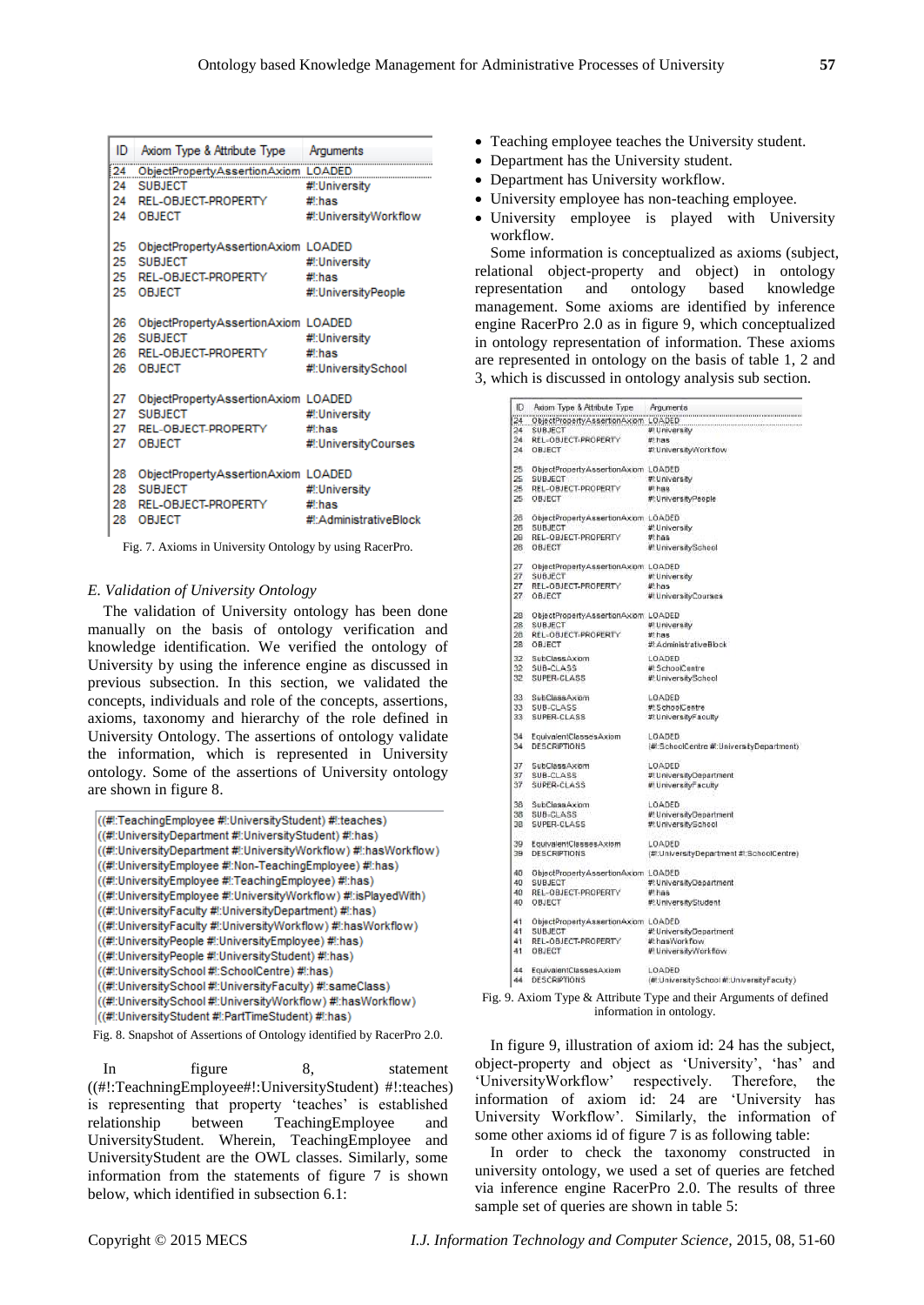| Axioms id | <b>Information from axioms id</b>                      |
|-----------|--------------------------------------------------------|
| 25        | University has people of university.                   |
| 26        | University has schools of University.                  |
| 27        | University has University courses.                     |
| 28        | University has administrative block.                   |
| 32        | Centre of school is the subclass of university school. |

Table 4. Information from Axioms of University Ontology

Table 5. Query and Result of University Ontology

| <b>Ouery</b>                                                                                                    | <b>Result</b>                                  |
|-----------------------------------------------------------------------------------------------------------------|------------------------------------------------|
| ? (atomic-concept-synonyms<br>#!:UniversityDepartment<br>file://E:/University%20Ontolo<br>gy/uni-onto.owl)      | (#!:UniversityDepartment<br>#!:SchoolCentre)   |
| ? (atomic-concept-synonyms)<br>#!:UniversitySchool<br>file://E:/University%20Ontolo<br>gy/uni-onto.owl)         | (#!:UniversityFaculty)<br>#!:UniversitySchool) |
| ? (retrieve<br>(?X)<br>$(?X$ #!:UniversityPeople)<br>:abox<br>file://E:/University%20Ontolo<br>gy/uni-onto.owl) | NIL.                                           |

First two queries have returned the synonyms of OWL class UniversityDepartment and UniversitySchool as SchoolCentre and UniversityFaculty respectively. The third query is retrieved the individuals of OWL class UniversityPeople, which is NIL. The OWL class UniversityPeople has no individuals in our constructed university ontology. By using queries and their result, here we have verified the taxonomy constructed in university ontology.

# *F. Sharing of Knowledge of University*

The sharing and reuse of knowledge of ontology does not appear only at the data level, but also at the application level in Semantic Web. Nowadays, there are many existing ontology from a wide range of sources that can be reused when building Semantic Web Applications. Ontologies provide the shared and reused knowledge and ontology across the applications. After the verification and validation, the concepts and individuals etc. of the university defined in ontology is ensured to correct. As a final point, university ontology is ready to use for the system aSPOCMS and other applications.

The resources of the information of university are represented as URIs. The URI makes the global sharing of knowledge among the universe. The content defined by URIs is easily understandable and processible by computer. Any user can access the content of ontology by using their URIs. Some part of axioms with URIs of University ontology (uni-onto) is depicted as follows:

In axioms of university ontology, URI http://www.xyzu.ac.in/univ-ont#Notice is stand for a notice of university, which is access by any user with their URI. Similarly, http://www.xyzu.ac.in/univont#Examination stands for a semester examination of university. Therefore, this ontology is used as library of university ontology, which can be shared by using their URI.

```
(OWLAPI-getOWLDataPropertyAssertionAxiom
   |http://www.xyzu.ac.in/univ-ont#Notice|
   |http://localhost/ontology/uniwf.owl#nDate|
   (d-literal "21/03/2012"
    (d-base-type 
|http://www.w3.org/2001/XMLSchema#string|))
   |file://E:/University%20Ontology/uniwf.owl|)
(OWLAPI-getOWLDataPropertyAssertionAxiom
   |http://www.xyzu.ac.in/univ-ont#Examination|
 |http://localhost/ontology/uniwf.owl#eSubject|
 (d-literal "University Semester Examination"
 (d-base-type 
|http://www.w3.org/2001/XMLSchema#string|))
       |file://E:/University%20Ontology/uniwf.owl|)
```
Fig. 10. Some axioms of university ontology identified by RacerPro 2.0.

## VII. DISCUSSION

Various literatures on ontology based knowledge management consent that ontology in knowledge management is used to enable the machine with content readable and processible and enhance the knowledge sharing, reusing and querying on knowledgebase to retrieve the result in accordance with taxonomy constructed in university ontology. Various methodologies are used to implement the ontology based knowledge management in different domains. For instance, knowledge of joint venture projects [6] represented the ontology by using a methodology which provides a knowledgebase for joint venture projects. The business processes and related information of joint venture projects are involved in their ontological knowledgebase.

With the requirement of our system aSPOCMS, knowledge of well defined administrative processes (workflows) of University is represented as ontology. The university ontology has the knowledge of employees with their authorization, knowledge of various departments with their hierarchical relationship (such as super class and subclass etc.) and the knowledge regarding well defined workflow and information of documents/files associated with workflows. In some citations, researchers have used ontology for various works related to university. For example, Ling Zeng, et al. 2009 [31] introduced University ontology for teaching purpose based on University courses, in which authors have described the information of courses, content of courses etc.

In our ontological approach, we introduced a methodology to design the ontology based knowledge management, in which OWL is used to conceptualize the knowledge of various resources of University. As an advancement of University ontology, we extended the ontology with extra knowledge and features such as knowledge of employees, workflow and documents/files etc. with access control (authorization). documents/files navigate over well defined workflows (various departments for administrative process) designed in University ontology based on knowledge (metadata) of employees, documents, departments and workflows. The DL-OWL ontology language and ontology editing tools have been used to construct the university ontology [32] and verified the logical concepts, axioms and taxonomy of constructed ontology by using RacerPro inference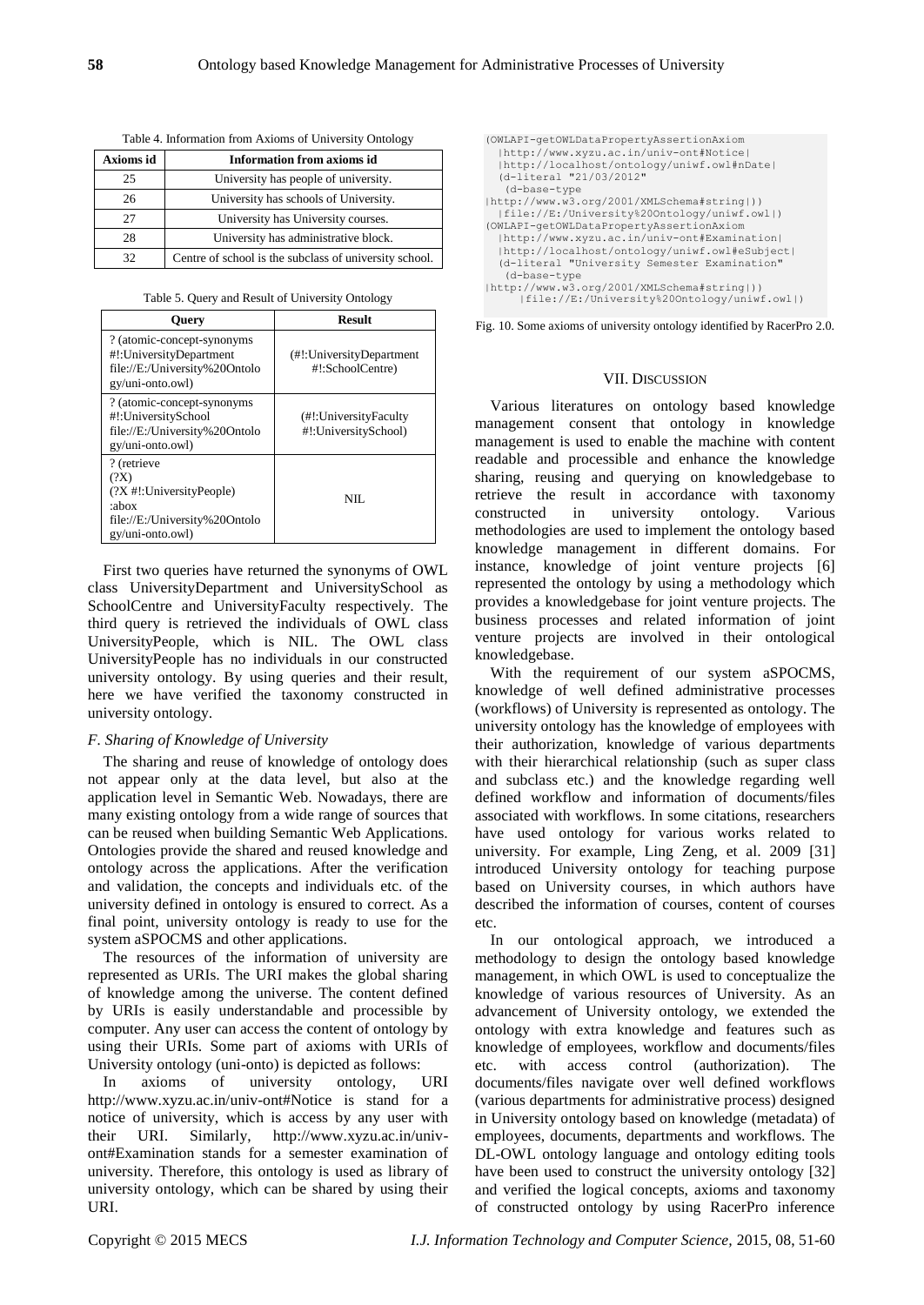engine. Furthermore, ontology query language is used to verify the defined taxonomy in university ontology.

#### VIII. CONCLUSION

The development of ontology for knowledge management depicts the conceptualization to be modelled and the vocabulary with its axioms to give the meaning of application domain of higher educational institutions such as University. Vocabulary and its axioms set up the logical design of a mechanism to manage the ontology. A methodology has been introduced to construct the ontology based knowledge management of university for our system aSPOCMS. The methodology to construct the university ontology uses a suitable ontology language, ontology editing tools and inference engine to verify the concepts, individuals, their roles, assertions, axioms and taxonomy and role hierarchy of the ontology. The taxonomy has verified by using ontology query language. The verification of ontology has been done on account of defined concepts in ontology and identified knowledge.

#### **REFERENCES**

- [1] Paul P. Wang (Editor): Computing with Words, ISBN: 0- 471-35374-4, (2001).
- [2] Ted Williams. "Workflow Management within the ARIS Framework",

http://www.pera.net/Methodologies/ARIS/ARIS\_Paper\_by \_Ted\_Williams.html.

- [3] Sanjay K. Dwivedi and Anand Kumar, "An Agent-based Semantic Web for Paperless Office Content Management System", ICDM 2010: Proceedings of the 2010 Third International Conference on Data management, pp. 352- 360, Ghaziabad, India, March 2010.
- [4] Blum, B.L. (1989, October). Toward a paperless development environment. Proceedings of the IEEE International Workshop on Architectures, Languages and Algorithms (pp. 495-498), Fairfax, VA.
- [5] Breaux, P.J. (1994, September). "Using computer technology to support cost-effective paperless interactive technical data". Proceedings of the IEEE Systems Readiness Technology Conference on Cost Effective Support into the Next Century (pp. 83-87), Anaheim, CA.
- [6] K. C. Ku, A. Wensley, H. P. Kao (2008), "Ontology based knowledge management for joint venture projects", Expert Systems With Applications, Vol. 35, Issue 1-2, July, 2008 (pp. 187-197) USA.
- [7] Laclav k M., Z. Balogh, L. Hluchy, K. Krawczyk, M. Dziewierz, J. Kitowski, M. Majewska, "Knowledge Management for Administration Processes", Proc. of Znalosti 2004, February 2004, pp. 248-255. ISBN 80-248- 0456-5.
- [8] Budinsk á I., Gatial E., Nguyen G., Laclav k M., Balogh Z., Forgác R., Mokriš I., Hluchý L., Ciglan M., Babík M., "Ontology based Knowledge Management for Organizational Learning", http://ftp.informatik.rwthaachen.de/Publications/CEUR-WS/Vol-180/paper19.pdf.
- [9] P. Sureephong, N. Chakpitak, Y. Ouzrout, A. Bouras, "An Ontology based Knowledge Management System for Industry Clusters", International Conference on Advanced Design and Manufacture proceeding, January 2008.
- [10] Györgyi Elek, Bojana Dimić Surla, Zora Konjović, Implementation of the ontology-based Online Public Service", Proceedings of the 6<sup>th</sup> PSU-UNS International Conference on Engineering and Technology (ICET-2013), Novi Sad, Serbia, May 15-17, 2013, pp. 1-4.
- [11] Zhao Xiuxu, Zhu Yuming, "Application Research of Ontology-enabled Process FMEA Knowledge Management Method", International Journal of Intelligent Systems and Applications, MECS Press USA, Vol. 3, April 2012, pp. 34-40.
- [12] A. Macris, E. Papadimitriou and G. Vassilacopoulos, "An ontology-based competency model for workflow activity assignment policies", Journal of Knowledge Management, VOL. 12 NO. 6 2008, pp. 72-88.
- [13] Gruber TR, (1991) "The Role of Common Ontology in Achieving Sharable, Reusable Knowledge Bases", In J. A. Allen, R. Fikes, & E. Sandewall (Eds.), Principles of Knowledge Representation and Reasoning: Proceedings of the Second International Conference, Cambridge, MA, pp. 601-602.
- [14] Anand Kumar, Sanjay K. Dwivedi (2011). "Semantic Web Expectations and Challenges in aSPOCMS", International Journal on Recent Trends in Engineering & Technology [IJRTET], Volume 5, Issue 1, March 2011, pp. 60-65.
- [15] Youn, Seongwook and McLeod, Dennis, "Ontology Development Tools for Ontology-Based Knowledge Management" (2006). Non-published Research Reports, Paper 100.
- [16] Go mez-Pe'rez, A. (1996). "Towards a framework to verify knowledge sharing technology. Expert System with Applications", 11(4), 519–529.
- [17] V. Aida, G. Karina, S. David, B. Montserrat, (2010), "Using ontologies for structuring organizational knowledge in Home Care assistance". International Journal of Medical Informatics 7 9 ( 2 0 1 0 ) 370–387, doi:10.1016/j.ijmedinf.2010.01.012,Elsevier Ireland Ltd.
- [18] O. Lassila and R. R. Swick (editors). "Resource description framework (rdf) model and syntax specification". http://www.w3.org/TR/1999/REC-rdf-syntax-19990222/, Feb, 1999.
- [19] W3C, "RDF Primer", W3C Recommendation, Retrieved from, http://www.w3.org/TR/2004/REC-rdf-primer, February 2004.
- [20] Brickley, D. & Guha, R. eds. (2002), "Resource description framework (RDF) schema specification". W3C Working Draft 30 April 2002 Cambridge, MA: W3C.
- [21] Resource Description Framework (RDF) Schema Specification 1.0, retrieved October 10, 2004 from http:/www.w3.org/TR/rdf-schema.
- [22] XML (2003). XML: extensible Markup Language, retrieved October 10, 2004 from http://www.w3.org/XML/.
- [23] OWL Web Ontology Language Reference. http://www.w3.org/TR/owl-ref/.
- [24] Fensel, D., van Harmelen, F., Horrocks, I., McGuinness, D. L., & Patel-Schneider, P. F. (2001). "OIL: An ontology infrastructure for the semantic web". IEEE Intelligent Systems, 16(2):38-44.
- [25] M. Laclavik, Z. Balogh, L. Hluchy, R. Słota, M. Dziewierz, K Krawczyk, "Distributed Knowledge Management based on Software Agents and Ontology". PPAM Conference (2003).
- [26] Chandrasekaran B, Josephson, JR, Richard BV, (1998), "Ontology of Tasks and Methods", In Workshop on Knowledge Acquisition, Modeling and Management (KAW'98), Canada.
- [27] Mayer, R., & Wittrock, M., (1996), "Problem solving and transfer", In D. Berliner, & R. Calfee (Eds.), Handbook of